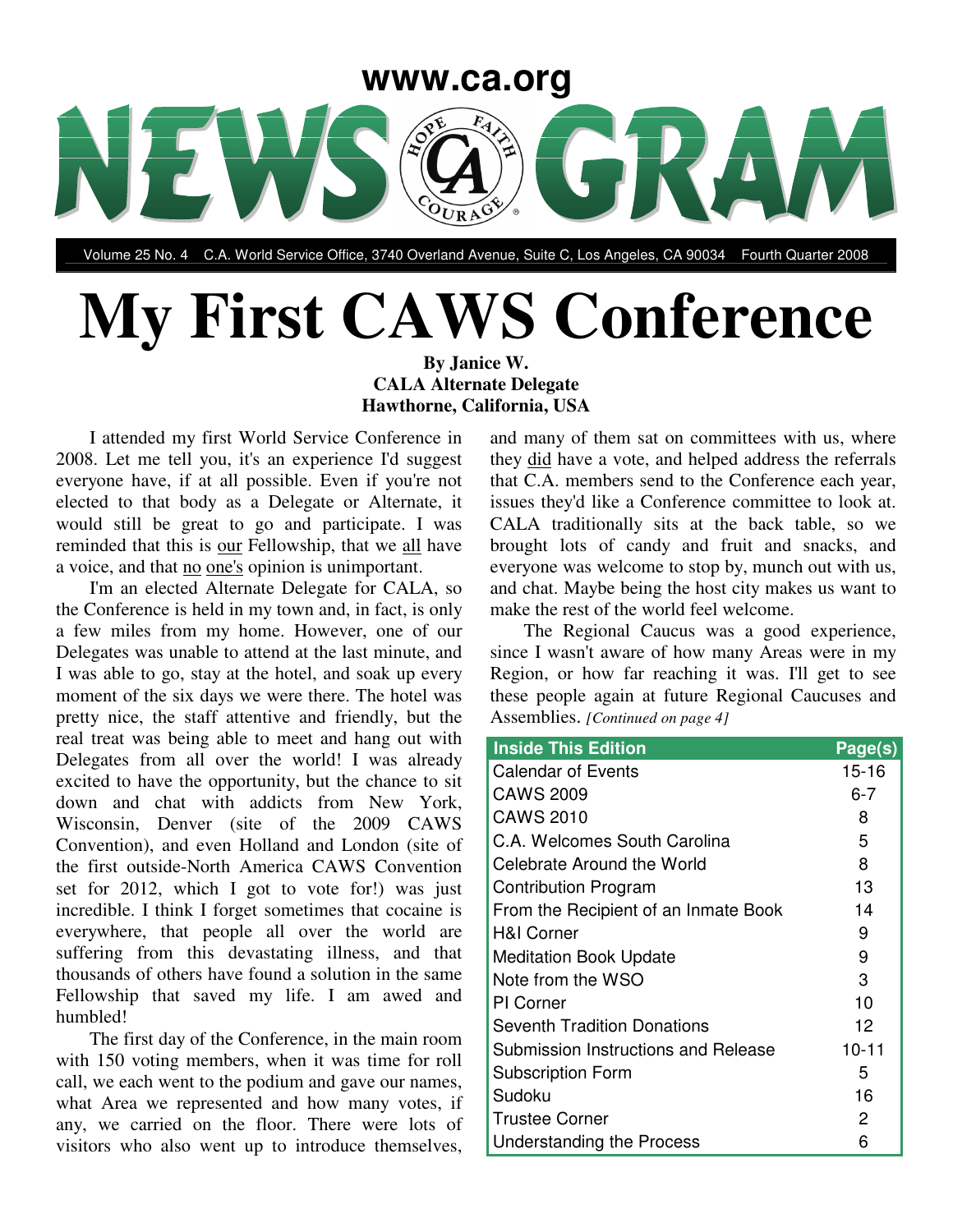#### **CAWS Board of Trustees:**

- *Atlantic North Region:* Robert L., Pawtucket, Rhode Island, USA
- *Atlantic South Region:* Lawrence M., Little Rock, Arkansas, USA (WSBT Vice Chair)
- *European Region:* Nicholas L., London, England, UK
- *Midwest Region:* Kim S., Des Plaines, Illinois, USA (WSBT Secretary)
- *Pacific North Region:* Trevor S., Calgary, Alberta, Canada
- *Pacific South Region:* Joy H., Fontana, California, USA
- *Southwest Region:* Randy G., Chandler, Arizona, USA
- *Trustee at Large #1:* Richard S., Colorado Springs, Colorado, USA
- *World Service Office Trustee:* Willie B., Los Angeles, California, USA
- *World Service Trustee:* Hayward H., Compton, California, USA (WSBT Chair)

#### **CAWSO Board of Directors:**

- John B., WSOB Chair, Los Angeles, California, USA
- Teresa N., WSOB Secretary, Dana Point, California, USA
- Tom P., WSOB Treasurer, Dana Point, California, USA
- Patty F., Paid Director, Los Angeles, California, USA
- Taffy W., Paid Director, Los Angeles, California, USA
- Hayward H., Director/WS Trustee, Compton, California, USA
- Willie B., Director/WSO Trustee, Los Angeles, California, USA
- Richard L., Director, Los Angeles, California, USA

#### **CAWSO Personnel**:

Patty Flanagan, Director of Resource and Project Development

Taffy Wallace, Director of Operations Susan Dannhauser, Administrative Assistant Tony Vieth, Shipping & Fulfillment

#### **NewsGram Editor:**

Cynthia C., Redmond, Washington, USA

*The NewsGram is a quarterly publication of the World Service Office of Cocaine Anonymous. This publication and all its contents are copyrighted by Cocaine Anonymous. Any unauthorized duplication or publication is prohibited. Send all requests to: NewsGram, c/o CAWSO, 3740 Overland Avenue, Suite C, Los Angeles, CA 90034, by e-mail to newsgram@ca.org, or by fax to 310-559-2554, Attn: NewsGram. You can call the WSO at 310-559-5833.*

# **Trustee Corner**

#### **By Hayward H. World Service Trustee and WSBT Chair Compton, California, USA**

First, I would like to thank the World Service Board of Trustees for allowing me to serve as this year's Chairperson. It is truly an honor to get the opportunity to serve at this level, but with this current group of people, it makes it even better. We, as a Board, wish to again thank Bruce W. (Atlantic North Regional Trustee), Carl W. (Pacific South Regional Trustee), Bobbie H. (Trustee at Large) and Earl H. (World Service Office Trustee) for their leadership and service to this Board these past years; we will miss their presence and guidance.

We would like to welcome five new members to the WSBT: Robert L. (Atlantic North Regional Trustee), Joy H. (Pacific South Regional Trustee), Randy G. (Southwest Regional Trustee), Richard S. (Trustee at Large) and Willie B. (World Service Office Trustee). They all bring a new level of experience and a great work ethic. With their years of Conference experience and service to the Fellowship, we feel this year's Board will continue operating at a high level and not miss a beat.

We also want to thank the World Service Office Board and the entire World Service Office staff for all their hard work this past year.

Our concerns continue about the decline in the Seventh Tradition, which again was down slightly over \$12,000 dollars this past year. Please, whenever possible, put an extra dollar or more in the basket, and sign up for the Contribution Program (see page 13). If every member in our entire Fellowship would donate at least \$10.00 monthly to this worthy cause, it would do wonders in expanding our World Services.

We shall continue to work hard in serving the needs of our Fellowship through the support of our Regions. So, if you have questions for which you cannot find an answer, please send us a message via the website (http://www.ca.org/email\_form.html) or call your Regional Trustee. Thank you all so very much for your support and for allowing us to be of service.

In love and service,

Your World Service Board of Trustees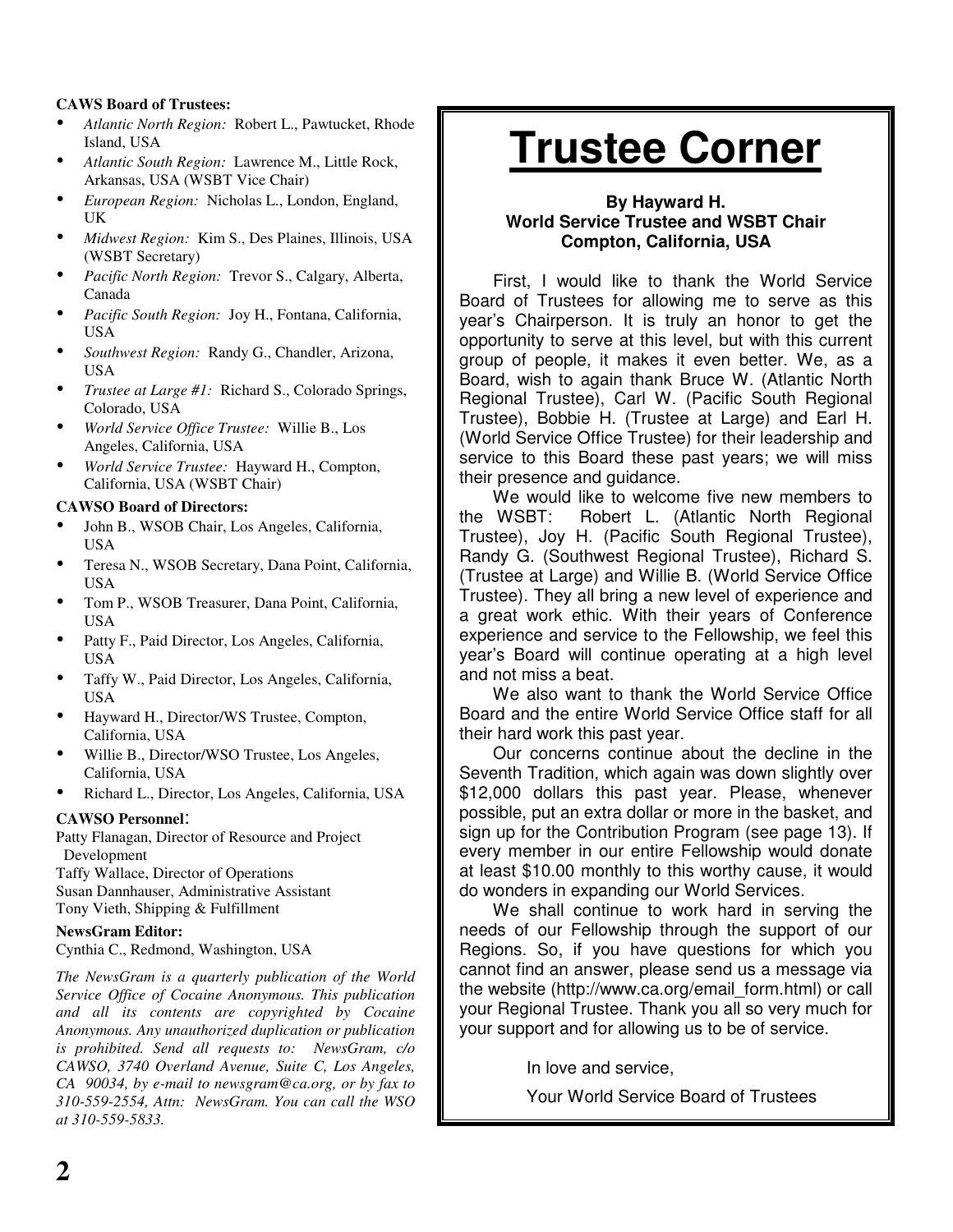#### *Note from the WSO:*

# **World Service Office Visits UK Area**

It was an extraordinary expedition. C.A.'s UK Area, now in its  $17<sup>th</sup>$  year, had invited and shared in the expense for members of the World Service Office Board to visit the Area to facilitate a series of workshops to raise awareness about CAWSO and its role and functions—but the invitation and the trip were so much more meaningful than that. On page one of the *Big Book*, Bill W. writes, "In time we sailed for 'Over There," and in C.A.'s 26<sup>th</sup> year, our World Service Office Board was able to do the same. It was a thrill for me as Chairperson to be accompanied by the WSO Treasurer, Tom P., and Director of Resource and Project Development, Patty Flanagan. Upon arriving in London, we were greeted by one of our many hosts, UK Delegate Russell S., who immediately set about the business of coordinating the extensive itinerary that had been planned in advance. Districts and individual members contributed to the weeklong event by securing additional funds and facilities for the workshop events. The 10-day itinerary included visits to Luton, Liverpool, Brighton, Bournemouth, London, and Bristol, and in the truest spirit of being willing to go to any lengths, our group traveled more than 1,200 miles by automobile and train during our visit. At each stop, we were met and supported by current and past members of the Board of Trustees, including Nicholas L., Jackie S., and Jay F., as well as UK Delegates Paul M. and Ian Y.

At each event, in every city we visited, there was a wonderful mix of longstanding experienced members as well as the newest newcomers. Whether it was the event coordinator with multiple years or a member with 90 days selling memorabilia, the enthusiasm for C.A. and its message was palpable. You could just feel it—a genuine love and commitment to the Fellowship's well-being and future growth. The impact of recovery center outreach was also evident, with a number of recovery centers attending several of the events. Every opportunity to share about WSO activities, individual stories of service, and yes, even our recovery, was met with great interest and a comforting sense that somehow we were all a lot alike no matter how large or small our service commitments seemed. We shared about the Traditions and the Concepts for World Service. We shared about our special projects at the Office like the new meditation book (for which we are still accepting submissions and need your help—see page 9), and our activities at the Office in the area of literature translation and new products and services. We shared about our mutual challenges with finance and the spiritual basis and integration of being self-supporting. We presented an overview of the World Service Contribution Program that offers all members a safe and secure way to support our worldwide efforts by contributing directly to World Services (more about this on page 13).

At every event, Hope, Faith, and Courage were abundant. Members from other countries also made time to make their way to England and visit with us. I enjoyed my brief conversation with a member from Switzerland who was attending meetings there. I appreciated the extraordinary effort to reach out by members from Iran, with whom I had been corresponding by e-mail, who met with us to share their own unique and special journey in hopes of starting C.A. in their country. It was in the European Region that they first heard the C.A. message. They shared their challenges but they also shared their joy, and reminded me that support and prayer for their efforts would be most helpful at this exciting time, as they were petitioning to have C.A. officially recognized at home.

Cocaine Anonymous was seven years old when I became a member, and there were no C.A. meetings outside the United States at the time. When C.A. turned ten, my Area allowed me to serve as a Delegate and see the first members from the UK ask to be recognized by the World Service Conference as an Area. I witnessed the gift of the UK's growth in the later recognition of the European Region in 2005. In 2012, the European Region will host the World Service Convention.

On a remarkably clear and sunny day near the end of our journey, our friends Patric and Peter joined us for a special visit to Winchester. There, the words of the *Big Book* literally came alive for me: "We landed in England. I visited Winchester Cathedral. Much moved, I wandered outside. My attention was caught by a doggerel on an old tombstone." As I reached out and actually touched the headstone Bill had so ominously written of on page one, I was filled with a renewed sense of faith. On this day, C.A. "had sailed for Over There." The European Region was thriving. A significant and vital role in carrying the message across the globe was being served by a Higher Power through these amazing people. On this day, unlike Bill's story, we didn't 'fail to heed' the warning engraved on the Hampshire Grenadier's tombstone, for in Cocaine Anonymous we had found a solution. On this day, we had recovered.

On a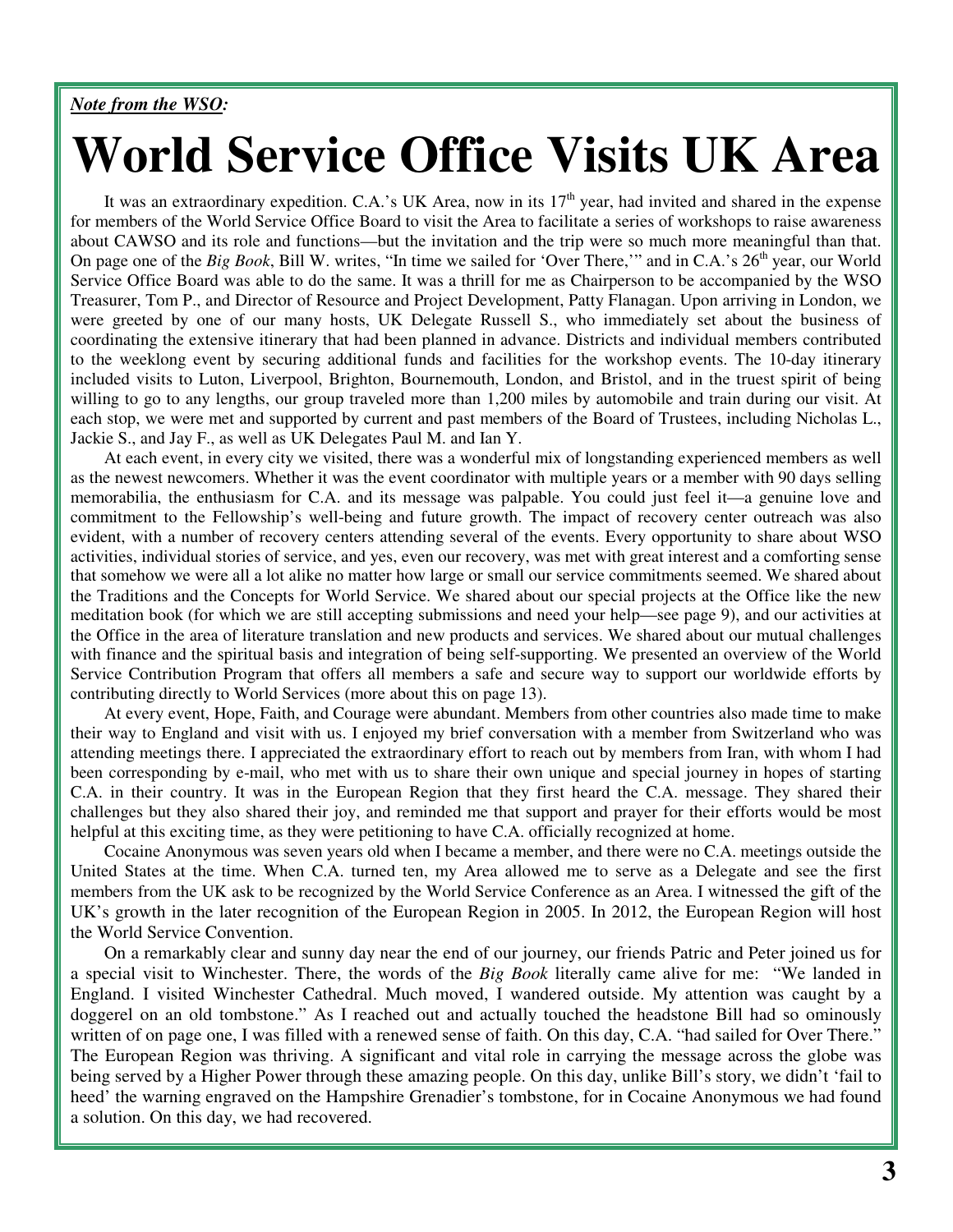#### **My First CAWS Conference (continued from page 1):**

We all picked a committee to work on. The committees are Finance, H & I, Structure and Bylaws, Literature, Chips, and Format, Conference, Convention, Unity, Archive, Public Information and Information Technology. I chose Structure & Bylaws—a previous Delegate told me that it's a great committee for new Delegates and that learning about our World Service Manual, being a part of effecting changes that our Fellowship deems necessary, would be invaluable. I also wanted to be of better service to my own Area's bylaws committee and needed to know how to address things. Nothing could have prepared me for the amount of work involved in this committee, or for how gratifying it would be. I was chosen to be Co-Secretary, even though I didn't have a laptop and had to use someone else's. Our committee had about 25 members, 9 of us new, a couple of us non-delegates – just there to be of service. We looked at 29 new referrals, plus several that were post-Conference from the year before, and a couple referred from other committees. We became a family in that room, knowing the questions that would come from the Conference floor when it came time to put our motions to the body. We worked through lunches and dinners, way into the night and early in the morning. We complained about how tired we were, but everyone was focused and driven. Amazingly, there was almost no argument in that room behind the bar – funny how trying to do the best thing possible for Cocaine Anonymous, collectively, made our committee tolerant of each other's opinions and patient with explaining things over and over to those of us who needed help understanding. It was an experience I will cherish for the rest of my life.

The Friday Unity picnic was at a park close by the hotel, and 130 of us attended, with the Trustees doing the serving. The outgoing Trustee-at-Large, Bobbie Harmon, was our speaker.

After a couple of days in committee breakout sessions, and a couple of rough drafts, we came out with motions we were making on 15 referrals. And back we went to the Conference floor. Because S&B typically takes longer than most committees' closing reports, we began our report on Saturday afternoon, with only Finance to follow (you know addicts like to talk about the money!). There were enough motions for each member to get the experience of going to the

podium and making a motion, even speaking to it if they chose. And while there was considerable argument on a couple of the motions (and one sent back to committee for work during the year), we were actually done in a couple of hours! Then Finance finished early, and we found ourselves done with the agenda for Saturday hours ahead of schedule. A motion was made to suspend the agenda so we could take care of Sunday morning's agenda, and by 11:45 p.m., we were done for good!!!

Unity brought a speaker in every morning, so Sunday morning they moved the speaker to 9:30 a.m. so we could sleep in a bit. He and his 21 years of experience were the perfect end to a perfect Conference, and there were hugs and kisses all around, but no tears. The Conference provides a list of attendees, with their phone numbers and e-mail addresses, and I fully expect to stay in touch with the many new friends I made this last week of August.

I can't tell you how much it meant to me to be a part of the World Service Conference, and how great it feels to be a part of something so big and so necessary. I can't wait to join my committee's e-mail group to discuss the motions we didn't complete, and to serve as Co-Secretary again next year. Someone told me, early on, to create the Fellowship I crave. Every time I think things are as good as they can get, the Fellowship grows into something even more, that I didn't even know I craved, and I am more for having had the experience.

#### ORDER YOUR ETERNITY COIN NOW!



Need a gift for a meaningful member? This elegant epoxu-finished coin is a perfect addition to any C.A. collection! The coin is gold-colored with the Eternally Grateful symbol in green on the front and the  $C.A$ . logo on the reverse. Price is \$20 (shipping & handling for all locations included; coins shipped to California subject to local taxes). Available to ship mid-January 2009. Order via the website at www.ca.org or contact the World Service Office at cawso@ca.org or SIO-559-5833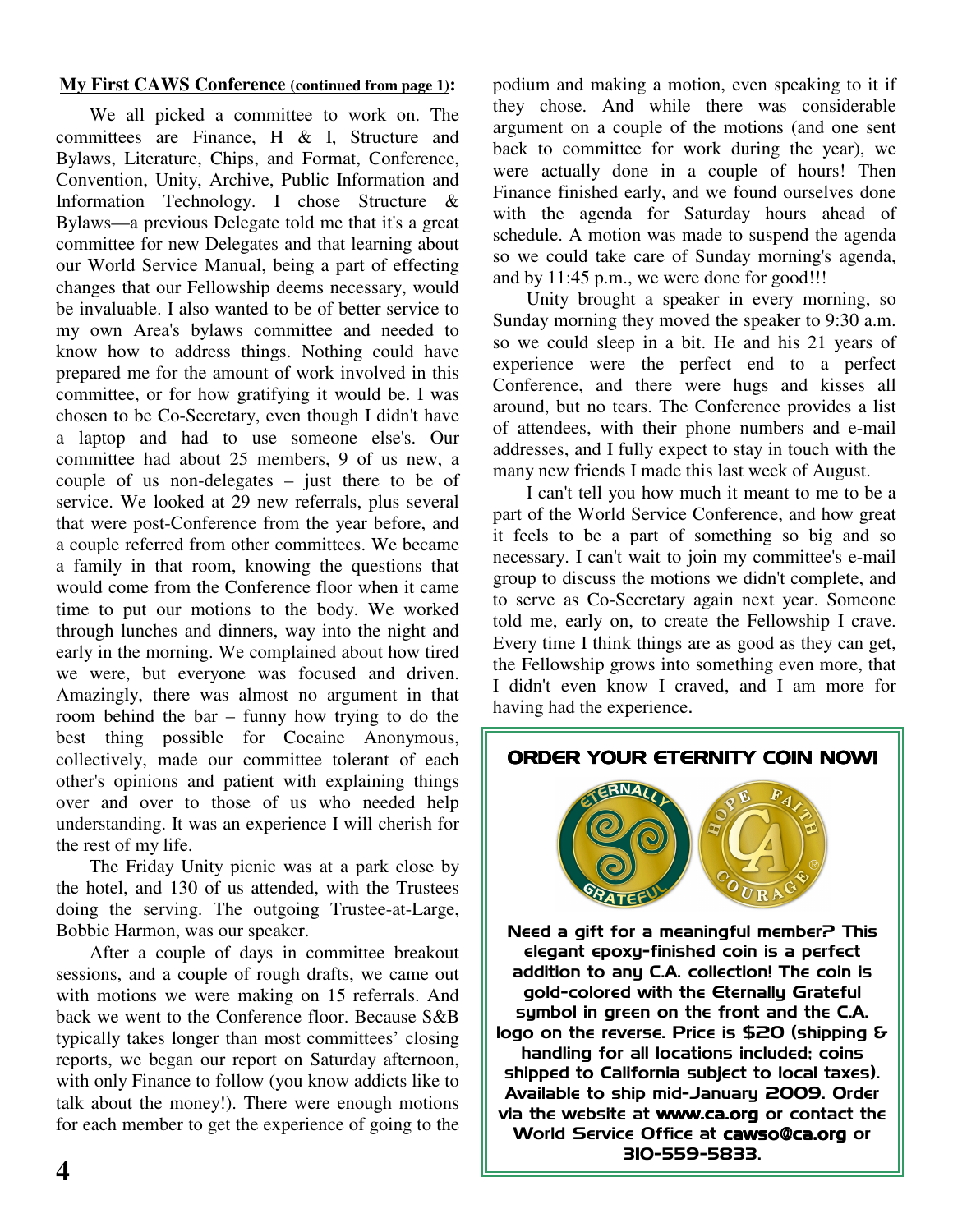# **C.A. Welcomes Its Newest Area: South Carolina!**

#### **By Mike S. South Carolina Delegate Huger, South Carolina, USA**

When I walked into my first C.A. meeting about two years ago, I never would have believed that someday I would be sitting at a C.A. World Service Conference. A guy was sharing his story, about the Steps and how they had led him to a Higher Power that he needed so desperately. He also shared about how being of service was a big part of his life. A year or so later, my sponsor suggested we start a C.A. meeting in our hometown of Charleston, South Carolina. It seemed like a hard thing to do, but he kept talking about it. Before we knew it, we were having our first meeting in Charleston. Not much longer after that, another meeting was started and we were having elections at a group level, and then at Area level. As a result, I was elected Delegate for South Carolina.

I had never been more than 500 miles from home, so to fly from Charleston to Los Angeles was a big deal for me.

On the first day of the Conference, I went to the microphone, stated my name, that I was the Delegate from South Carolina and that I carried no votes. Later on that night, South Carolina was recognized as an

Area, and the whole room went crazy. H&I even presented the Area with a blanket with signatures from people here and from treatment centers that this local California H&I has been going to. From then on, whenever I went to the microphone, I got to say that I had two votes.

Anne B. suggested I join the Convention Committee, so I did. As the Conference progressed, there was a lot of debate happening on the main floor. At first I thought everyone was being a little too analytical, but as time went on I saw the passion that these people have for their local groups and Areas, as well as for C.A. as a whole. All these people are sober, and that is a miracle. They are all involved in service, too—unselfish, constructive action. God speaks through our group conscience

The South Carolina Area and I are very proud to be a part of C.A. on a World Service level, and we will continue to reach out and start new meetings to help those in need of the message of C.A. My humble thanks to C.A. and the South Carolina Area for letting me be of service.

| Subscribe to the NewsGram                                                                                                                                                                                                                                                                                                                                                                                                                                                      |  |  |  |  |  |
|--------------------------------------------------------------------------------------------------------------------------------------------------------------------------------------------------------------------------------------------------------------------------------------------------------------------------------------------------------------------------------------------------------------------------------------------------------------------------------|--|--|--|--|--|
| Subscriptions are being accepted for the NewsGram. For the low price of \$10.00 U.S. per year, you can receive each<br>copy of the NewsGram before your friends or your group. Simply complete this form and include your credit card<br>information, or enclose a \$10.00 check or money order (U.S. dollars only) and send to: NewsGram, c/o CAWSO, 3740<br>Overland Ave., Suite C, Los Angeles, CA 90034. A subscription form is also available for download at www.ca.org. |  |  |  |  |  |
| $\Box$ I have enclosed a check/money order payable to CAWSO                                                                                                                                                                                                                                                                                                                                                                                                                    |  |  |  |  |  |
| $\Box$ Visa/MasterCard/Discover/American Express #                                                                                                                                                                                                                                                                                                                                                                                                                             |  |  |  |  |  |
|                                                                                                                                                                                                                                                                                                                                                                                                                                                                                |  |  |  |  |  |
|                                                                                                                                                                                                                                                                                                                                                                                                                                                                                |  |  |  |  |  |
|                                                                                                                                                                                                                                                                                                                                                                                                                                                                                |  |  |  |  |  |
|                                                                                                                                                                                                                                                                                                                                                                                                                                                                                |  |  |  |  |  |
|                                                                                                                                                                                                                                                                                                                                                                                                                                                                                |  |  |  |  |  |
|                                                                                                                                                                                                                                                                                                                                                                                                                                                                                |  |  |  |  |  |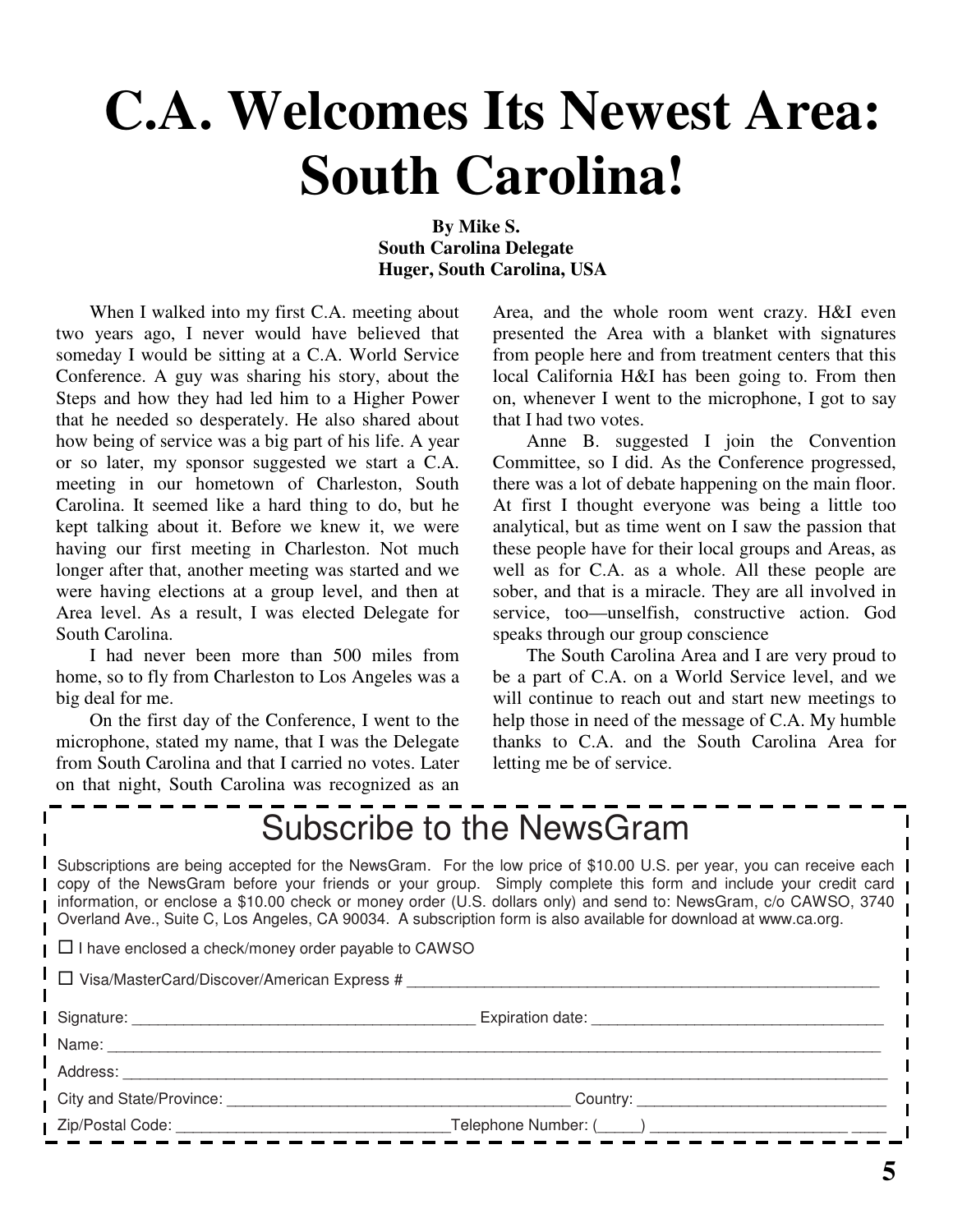# **Understanding the Process**

**By Trevor S. Pacific North Regional Trustee Calgary, Alberta, Canada**

The World Service Board of Trustees stays active throughout the year serving the needs of the Fellowship. Along with our many other duties, the members of the WSBT are responsible for answering questions from the Fellowship. Whether you contact your Trustee directly or send an email through the "Contact the Trustees" link on the World website (http://www.ca.org/email\_form.html), every inquiry is looked at and responded to accordingly. But what happens after you have asked your question?

There are two different ways the Trustees will compile an answer. The first is for a relatively simple question. If asked directly to a Trustee, or through the "Contact the Trustees" link, they can provide the answer, sometimes quite quickly. They may, however, need a few days to find the proper reference material. We do not like to answer questions without being able to back up our response, either through literature approved for use in C.A. or our own past responses.

On the other hand, if the question is complex or in an area that has not been addressed previously, the process is quite different. The WSBT Secretary will send out a reply letting the member know that we have received the question and that a response can be expected within 30 days. The Trustee for the Region where the question originated is assigned the lead. He or she will usually ask for assistance in formulating a response. Two or more Trustees will research the question, craft a response and present it to the entire WSBT. The response can then be approved or sent back to the subcommittee with some changes suggested.

As a Board, we try to always respond in a timely manner. There can, however, be delays in the process. In those cases, the sender of the letter or maker of the referral will be informed by email of the delay. In the case of an extremely complex matter, perhaps something that creates a new policy for Cocaine Anonymous, the WSBT can hold a question over to be discussed and decided at one of our quarterly meetings. This is beneficial in that it allows the full Board to lend experience to the matter at hand. Ultimately, every piece of correspondence is addressed and responded to with the best interests of Cocaine Anonymous in mind.

We look forward to all future correspondence, so please keep those questions coming!

### **Going ONCE!! Going TWICE!! DONATED By** *YOU***!!!!!!!! WANTED: AUCTION ITEMS FOR CAWS 2009!**

**Calling ALL Areas!!!!!**

Here is *YOUR* chance for *you* and *your* Area to take part in the 2009 CA World Service Convention.

Your participation can greatly aid in the success of the auction and ultimately in helping to carry the message of recovery at the World level.

Do *you* or a friend ... or a friend of a friend know someone famous??? Are *YOU* famous???

Items, artwork, and autographed collectibles from well-known individuals make *great* auction goodies.

Can *you* get your hands on some cool stuff to either donate or sell (at a reasonable cost)?

Get *your* Area involved to help raise money for Cocaine Anonymous.

Put together a basket full of cool stuff unique to *your* Area and donate it to the AUCTION.

To be of service, contact Kristin G., CAWS 2009 Auction Chair, at Auction2009@cawsconvention.org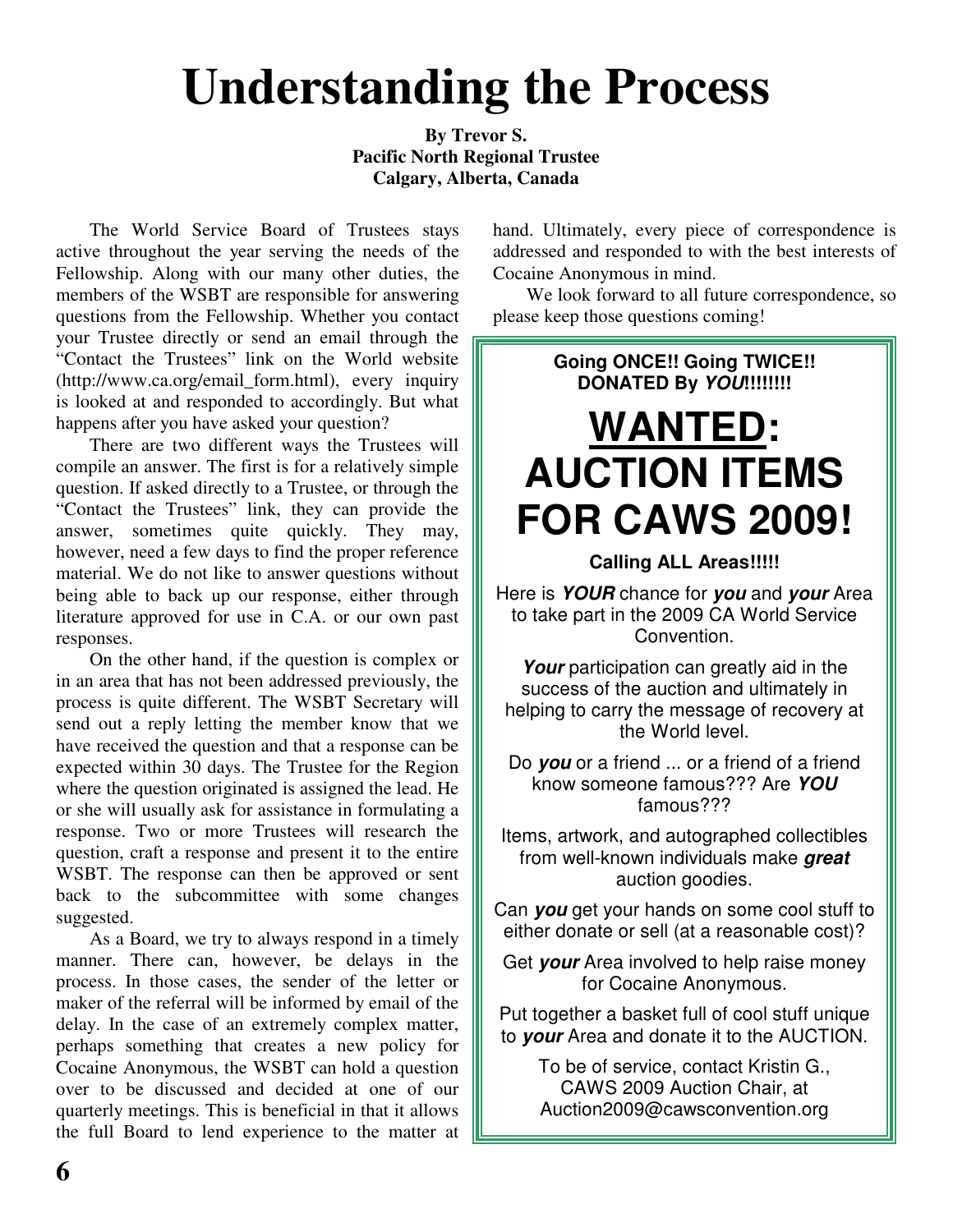### **Early Registration Is Now Open for the 25 th C.A. World Service Convention – Register Today and Save**

#### **By Craig W. Advanced Info/Newsletter Chair CAWS 2009 Committee**

The Colorado Convention Committee is pleased to announce that early registration is now available for CAWS 2009, being held May 21-25 in Denver, Colorado at the Four-Diamond Omni Interlocken Resort. Register before February 1st and save on the 25<sup>th</sup> World Convention. Basic packages start as low as \$40, and full registration (including meals and entertainment) is just \$175 per registrant.

Stunning mountain views, moving speakers, a thriving Fellowship and enlightening workshops await attendees of this year's convention. Nestled against Colorado's towering Rocky Mountains, CAWS '09 is the perfect backdrop for becoming one with the spirit of recovery.

#### **Relaxing and Affordable Accommodations**

The Omni Interlocken Resort offers modern luxury at an affordable price. Room rates are just \$122 per night during the convention. At the resort, you will wake each morning to find the spectacular peaks of Boulder's Flat Irons just outside your window. This year-round resort, situated just 30 minutes from Denver International Airport, offers quick access to the area's greatest pleasures hiking, climbing, mountain biking, historical tours and shopping.

However, the resort's numerous on-site activities may prevent you from ever leaving the grounds. Golfers will enjoy the 27-hole, championship course with its challenging fairways and striking panoramic scenery. For those who prefer more relaxing activities, the resort also offers professional massage and treatments in the full-service spa, which overlooks two outdoor pools and a whirlpool.

#### **Planned Activities**

The Colorado Convention Committee has planned some exciting events for Fellowship members from around the globe this Memorial Day weekend. Whether you're looking forward to hiking among Colorado's world-famous scenery or visiting Denver's historic shopping district, this convention has it all.

Challenge yourself and your fellow golfers by playing in Friday's Golf Tournament. The Omni Interlocken Resort's championship golf course has



been ranked 3<sup>rd</sup> in the "Best Resort Courses of Colorado." With 400 feet in elevation changes throughout the 27-hole course, you'll be amazed at how far the ball travels at this altitude.

Take a trip to Denver's "LODO" (lowerdowntown). The Mile High City is known for its cultural diversity and history. With the transportation offered, you can visit the Denver Mint or the Denver Art Museum, including the new Daniel Lebeskinddesigned Hamilton Building. You may also visit Colorado's premier shopping district on the  $16<sup>th</sup>$ Street Mall or visit the home of the Unsinkable Molly Brown.

There will be plenty of chances to enjoy the beauty of splendor of Colorado's outdoors. Rise early Sunday and join us for a special sunrise meeting on the mountain. Coffee and a light breakfast will be served as you watch the eastern light bathe Denver's Front Range and hear a local speaker share his experience, strength and hope on this amazing spiritual journey.

You also may visit Echo Lake, which is hidden in the valleys and meadows of one of Colorado's most famous Fourteeners, Mount Evans. Enjoy the breathtaking majesty of the Rockies as you travel to this pristine lake, where you may spot some of Colorado's wildlife.

#### **To Register**

Pre-registration for the convention is now available at www.cawsconvention.org. Download and submit your registration today for the best pricing. Online registration is also available, or you can contact the Outreach Chair, Vicki R., via e-mail at Oureach2009@cawsconvention.org or by phone at 719-216-1941, to have registration forms mailed to you. Choose from three registration packages and save by registering before February 1, 2009. A la carte registration is also available.

The thriving Colorado Fellowship continues to plan and work toward May 21-25, 2009. The Colorado Area of Cocaine Anonymous is honored to welcome members from around the world to our beautiful state for the 25<sup>th</sup> C.A. World Service Convention next Memorial Day weekend.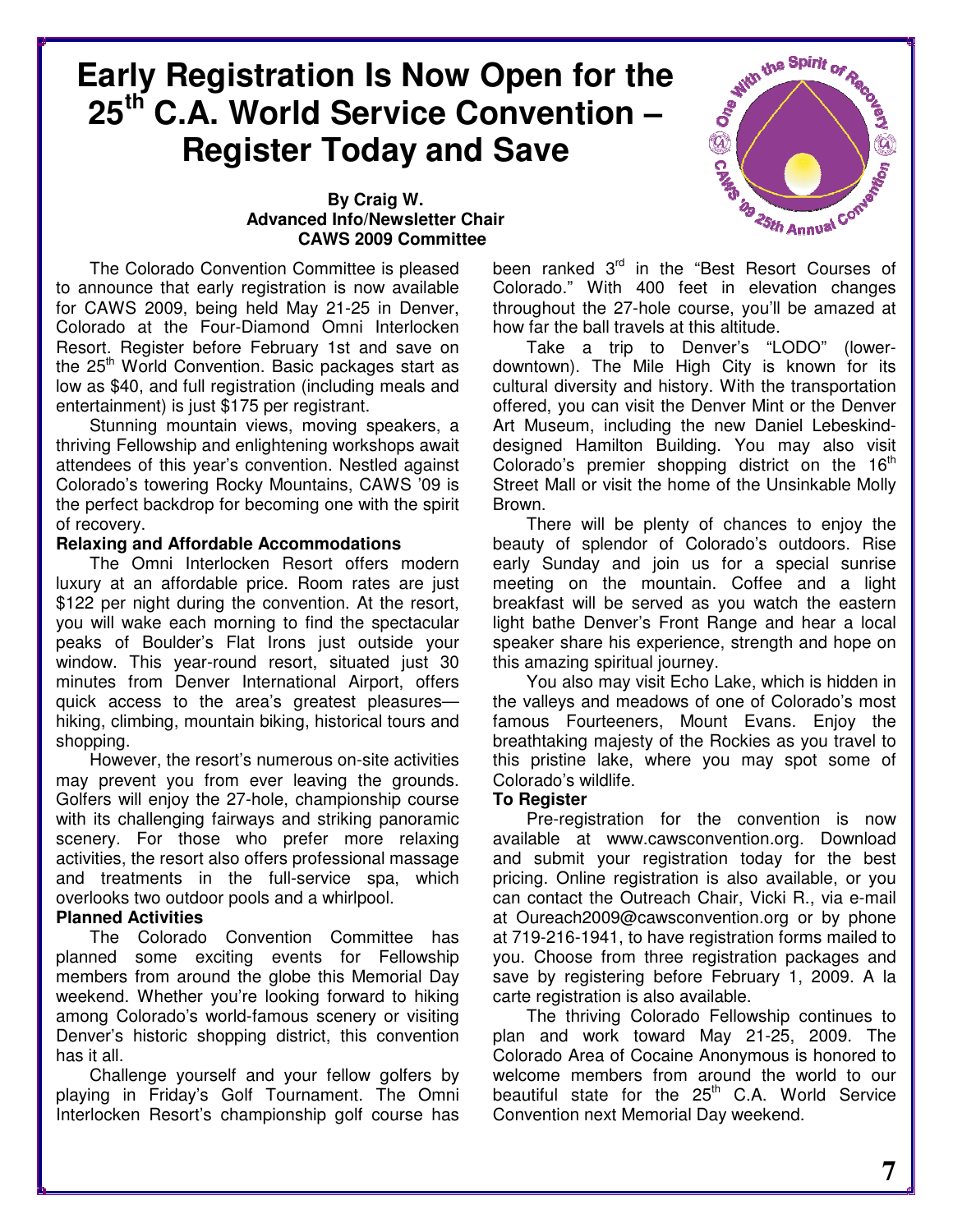# Celebrate Around the World

By Rose J. CATW Chair, WSC Unity Committee Twin Falls, Idaho, USA

Artwork for Celebrate Around the World in 2009 is now available online at http://www.ca.org/service/wscunity.htm:



We are now seeking artwork for CATW in 2010. The 2010 World Service Convention Committee has selected a theme for the convention to be held in Milwaukee, Wisconsin:

## Farfrümusin'

Please show your talent and submit your artwork ideas for Celebrate Around the World in 2010. Submissions must be received by August 1, 2009 so that we can take them to the World Service Conference. Art must be submitted in either jpeg or jpg format, and artists must release all rights to their artwork to CAWS and CAWSO, Inc. (see the release form on page 11). For more info or to submit your artwork, please contact catw@ca.org.

# **MARK YOUR CALENDARS!**

#### **By Becki S., Newsletter Chair CAWS 2010 Committee**

The 26th Annual CA World Service Convention is coming to Milwaukee, Wisconsin, on May 27-31, 2010.

- The theme for 2010 is **Farfrümusin'**
- Come and enjoy a spiritual, uplifting and rewarding adventure.
- Join in fellowship as you hear the recovery messages of Hope, Faith & Courage while attending workshops, marathon and speaker meetings.
- Meet fellow addicts from around the world!
- Come join in the fun and explore beautiful Milwaukee, Wisconsin.
- Make friendships that will last a lifetime as we learn together about this disease we call addiction.

The 2010 Speaker Committee is accepting submissions for speakers for meetings and workshops. If interested in sharing your story, please submit a CD or cassette to: Tony D., 2110 W. Shore Dr., Delafield, WI 53018.

For more information, please contact Quin B. (Convention Chair) at qbrunette@wi.rr.com.

*Solution to Sudoku puzzle on page 16:*

| 3                        | 8              | 6              |                | 2 | 5              | 4              | 7              | 9 |
|--------------------------|----------------|----------------|----------------|---|----------------|----------------|----------------|---|
| $\mathbf{1}$             | 4              | 5              | 9              | 7 | 8              | 3              | $\overline{c}$ | 6 |
| 9                        | $\overline{c}$ | 7              | 4              | 6 | 3              | 8              | 5              | 1 |
| 6                        | 9              | 8              | 5              | 1 | 7              | $\overline{c}$ | 4              | 3 |
| $\overline{\mathcal{L}}$ | 5              |                | 3              | 8 | $\overline{c}$ | 6              | 9              | 7 |
| 7                        | 3              | $\overline{c}$ | 6              | 9 | 4              | 5              | 1              | 8 |
| 5                        | 6              | 4              | 7              | 3 | 1              | 9              | 8              | 2 |
| $\overline{2}$           | 1              | 3              | 8              | 5 | 9              | 7              | 6              | 4 |
| 8                        | 7              | 9              | $\overline{c}$ | 4 | 6              |                | 3              | 5 |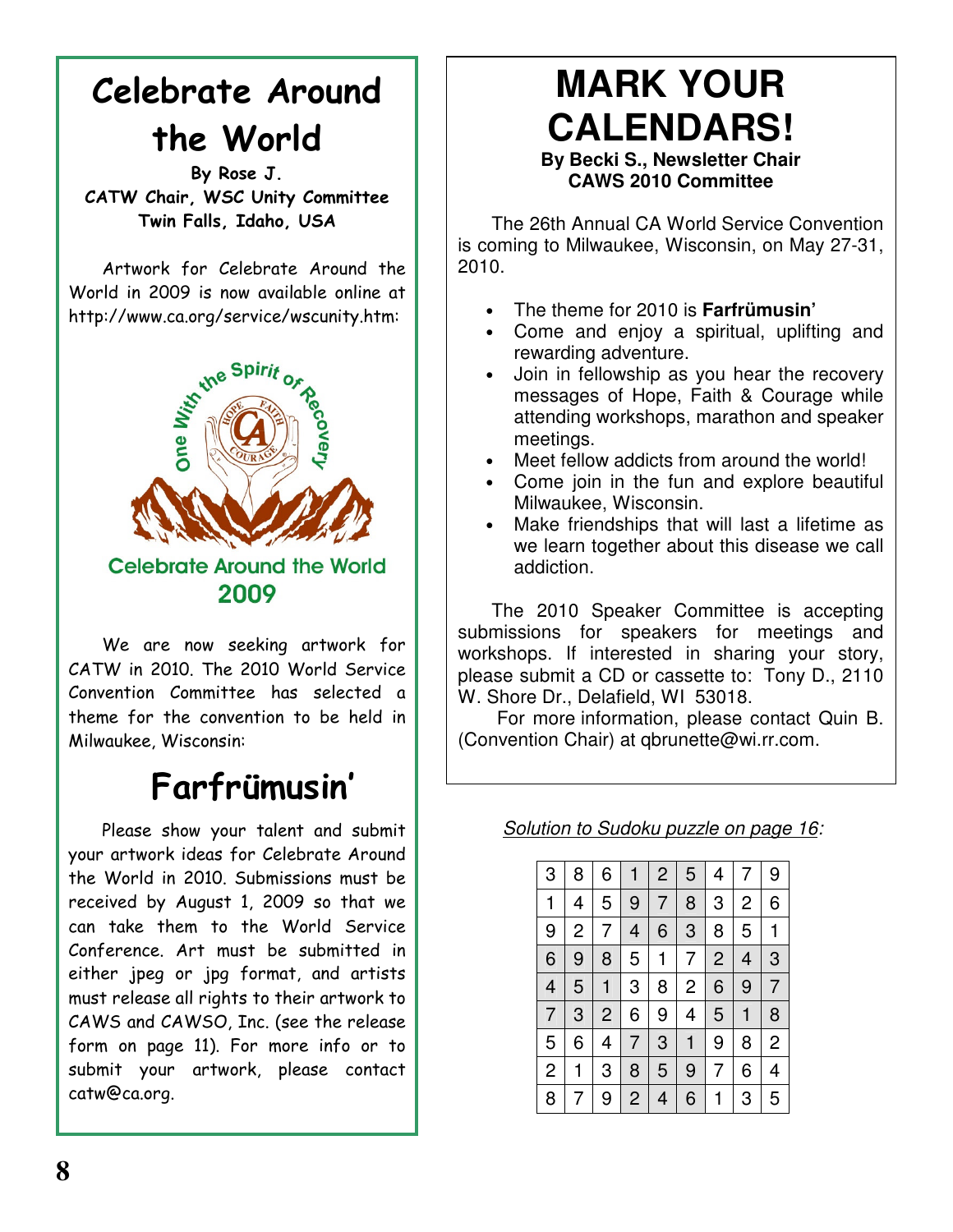### **Help Write Our First Meditation Book We need** *YOU* **to submit your spiritual experience, strength and hope!**

Wouldn't it be great to have a C.A. meditation book to read out of each day? We need *YOU* to help make it a reality! Perhaps you're thinking that with a Fellowship as large as C.A., more than enough submissions must have been sent in by now. Here's the reality: **We've received less than 150 submissions in over 4 years. That means we still need hundreds more in order to complete the book.** Or maybe you're thinking that you don't write well enough; never fear, we have committee members and a professional editor to help 'polish' whatever you write; what we can't do is come up with YOUR experience. We have our wonderful *Hope, Faith & Courage* books because so many of our members were willing to take the time to share their story. Please, won't you take a few minutes to write a couple paragraphs for the meditation book? Personal experience should be your own original content, focus on a recovery topic, and be approximately 250 words or less. For a sample meditation and additional details, please see the flyer available for download at www.ca.org. Even if you're not sending in a submission, your help in distributing these flyers to your local Fellowship is much appreciated! Thank you.

#### *H&I Corner***:**

#### **My H&I Experience By Karmen J. Oakland, California, USA**

Our local Fellowship is a small group of people who want to carry the message of recovery. We as a group decided to do an H&I meeting at a chemical dependency facility. I was voted in as the secretary of the meeting, which was to be once a week. I wanted to say no, for fear covered me. What was I going to say? What message could I possibly give to them? I opened my mouth to say "no," but "yes" came out.

I was accompanied by two other members; we formed a panel. There were about 20 to 30 people in the room. I was so glad we had a format to follow. I closed my eyes and said to myself, "Thy will be done." I opened my eyes and looked at the patients with a smile as I introduced myself and welcomed them to Cocaine Anonymous. We opened the meeting with a moment of silence followed by the Serenity Prayer, and before I knew it, the meeting was over.

We were received in an amazing way. The reading of *Who is a Cocaine Addict?* touched a lot of people, for they identified with it, as well as our shares. I said something in my share about hearing an elder statesman in our Fellowship say, "A broke brain cannot fix a broke brain; get out of the me and into the we." They loved it. Every Monday they are there waiting for us to bring the message of recovery as well as our experience, strength and hope.

I came into Cocaine Anonymous with four years sober, but very little recovery. When I was introduced to this Fellowship I felt at home; I finally found out where I belong. People loved me until I could love myself. I got a sponsor and we began to work the Steps. My sponsor asked me to become the coffee person for that meeting, which helped me get comfortable with being there. Today I work the Steps on a regular basis to the best of my ability, and I have sponsees.

I stopped serving on the H&I panel to go to school, but I plan to get into it again real soon. Doing service in H&I allowed me to give back something that was so freely given to me. Thanks to Cocaine Anonymous, I am now seven years sober, one day at a time.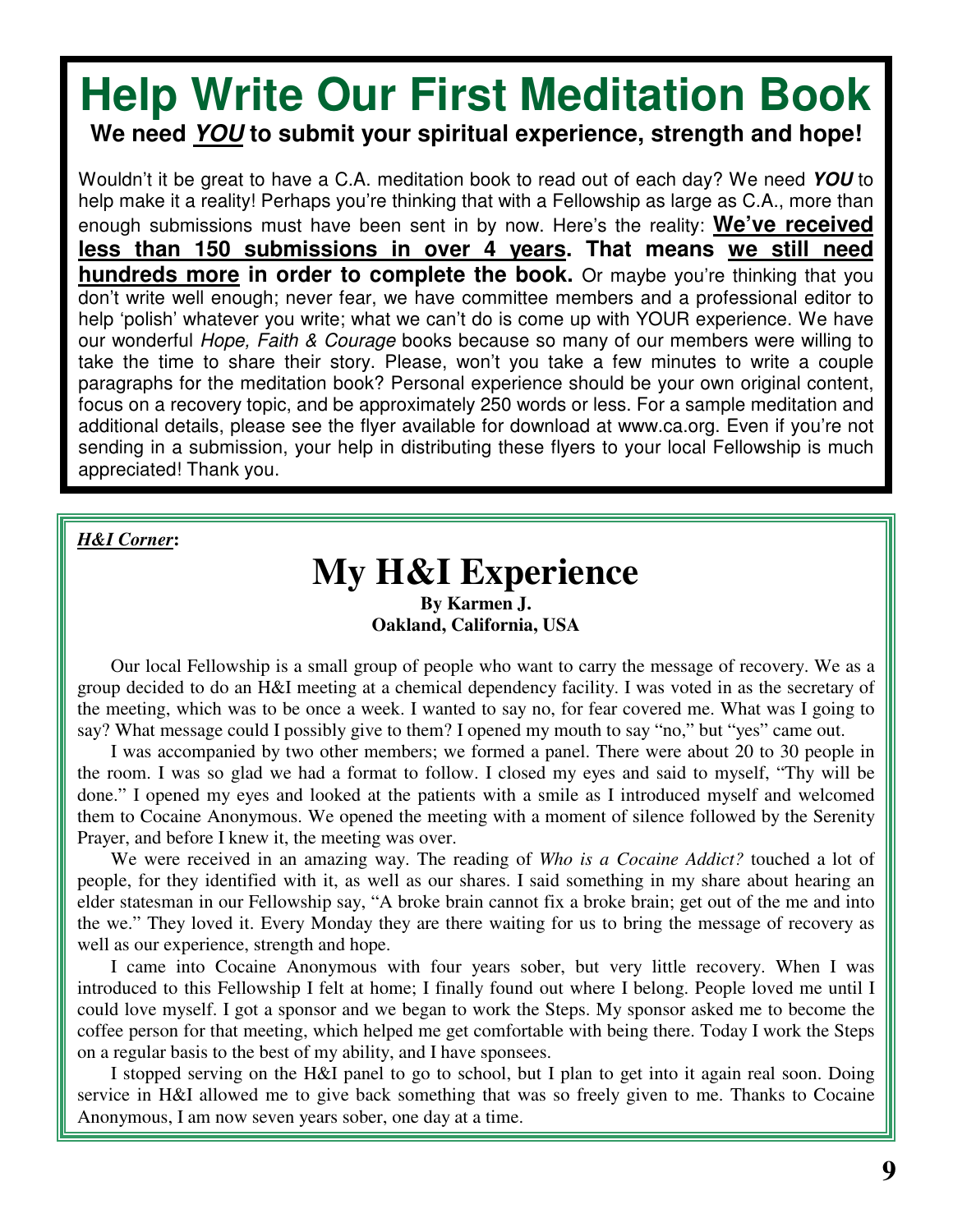PI Corner:

# Why Don't More People Know About C.A., and What Can Be Done About It?

By Susan B.

**CAWSC PI Committee** 

Knock, knock ... Who's there? ... Cocaine Anonymous ... Who? Cocaine Anonymous ... What? Sometimes it bothers me that after 26 years, people still don't know about Cocaine Anonymous and that there are those who have heard of us but still don't know what we're about...not just cocaine; all mind-altering substances.

As a whole, we are pretty good at PI activities that inform members with meeting directories, event flyers and web sites in our Areas and Districts, but this is not enough if we want to grow our Fellowships locally. So, I ask you, "Is your local C.A. service body doing enough to reach the addicts who still suffer?" I base this question on the fact that PI Chairs & Committees seem to be in short supply, while H&Is flourish. The fact is that they are both vital to our primary purpose.

Doing public information work is three-fold, as it encompasses carrying C.A.'s message not only to our local Fellowships, but also to the Public at Large and to the Professional Community.

The CAWSC PI Committee is committed to assisting Areas and Districts to do just a little more when it comes to PI. To this end, we are overhauling the PI Handbook: Suggestions & Guidelines for PI, formerly known as the PI Workbook, into the three above-mentioned categories and redesigning the PI web page on ca.org to make it more user-friendly and informative.

We hope that these efforts, among others, will inspire you to take Public Information to a new level in your Area and invite you to share your quidelines and successful PI strategies by emailing pubinfo@ca.org.

There is a lot YOU can do to attract the addict who still suffers who can't go to treatment or hasn't gone to jail, yet. Get involved! Help with a quarterly mailing of event flyers and C.A. literature to local sober living homes, or make yourself available to talk about our program of recovery at a school or health fair. The possibilities are endless, because "PI carries the message!"

# **HELP US CARRY THE MESSAGE!**

The NewsGram is always looking for material that communicates a message of Hope, Faith and Courage. We welcome original articles from our members sharing their experience with recovery, unity and service in C.A. If you have such an article (or perhaps an idea, cartoon, poem, story or other material related to recovery in C.A.) that you would like considered for publication in a future issue of the NewsGram, please send it and the completed release form on the next page to: NewsGram Editor, c/o CAWSO, 3740 Overland Ave., Suite C, Los Angeles CA 90034, or via e-mail to newsgram@ca.org. E-mail submissions are preferred. If you e-mail your submission, the form can be scanned and attached as a pdf or faxed to the WSO at 310-559-2554, Attn: NewsGram. This release form can also be used to submit material for literature projects and artwork for Celebrate Around the World.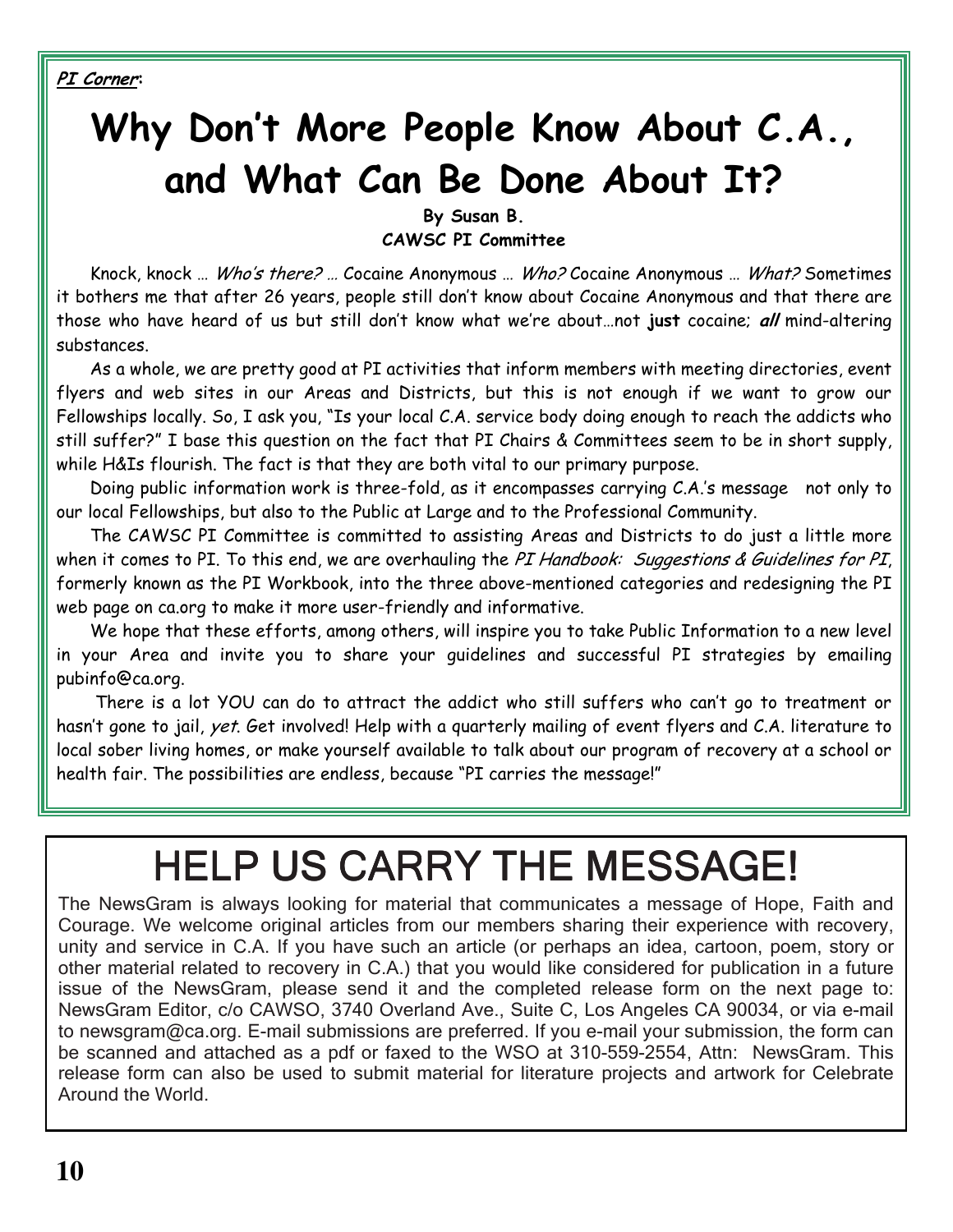#### **TRANSFER AND ASSIGNMENT OF ALL RIGHTS, TITLE AND INTEREST IN ORIGINAL LITERARY WORK AND ACKNOWLEDGEMENT OF ORIGINALITY**

#### (This form is intended for original material submitted to Cocaine Anonymous World Services, Inc. and Cocaine Anonymous World Service Office, Inc., and must accompany all submissions in order for such material to be published. All materials submitted become the property of Cocaine Anonymous World Services, Inc. and Cocaine Anonymous World Service Office, Inc.)

With this document, I, the undersigned Cocaine Anonymous (hereinafter referred to as "C.A.") member, hereby grant permission to COCAINE ANONYMOUS WORLD SERVICES, INC., a California corporation (hereafter referred to as "CAWS"), and COCAINE ANONYMOUS WORLD SERVICE OFFICE, INC., a California corporation (hereafter referred to as "CAWSO"), their successors, assigns, and those acting on their authority, to publish the attached material entitled or described as follows:

\_\_\_\_\_\_\_\_\_\_\_\_\_\_\_\_\_\_\_\_\_\_\_\_\_\_\_\_\_\_\_\_\_\_\_\_\_\_\_\_\_\_\_\_\_\_\_\_\_\_\_\_\_\_\_\_\_\_\_\_\_\_\_\_\_\_\_\_\_\_\_\_\_\_\_\_\_\_\_\_\_.

I further acknowledge and agree that:

1. I possess full legal capacity to exercise this authorization and hereby release CAWS and CAWSO from any claims by myself, my successors, and/or my assigns regarding the attached material.

2. This transfer includes the assignment and transfer of any and all claims I may have to United States and foreign copyrights, claims of authorship or origination.

3. I am the author of this work, i.e. this work is completely original and I have not used any third party source(s), in part or in whole, to create this work unless said third party source or sources are given full credit within the body of this work and further that said third party or parties have given written permission for said use, copies of which are attached hereto.

4. CAWS and/or CAWSO may change, modify or revise this work to whatever extent either or both deem necessary. I understand that, if selected for publication, this material will be edited in keeping with C.A.'s understanding of the Twelve Steps and Twelve Traditions. Submissions will also be copyedited to ensure ease of comprehension and adherence to standard rules of grammar and punctuation as well as current CAWS and CAWSO style guidelines. In addition, editorial staff may also substitute different words and/or revise sentence structure for clarification. I further understand that this material may be retitled and/or reprinted in more than one CAWS or CAWSO publication.

| Signature:           |  |
|----------------------|--|
| Date:                |  |
| Name (please print): |  |
| Address:             |  |
|                      |  |
| Phone number:        |  |
| E-mail address:      |  |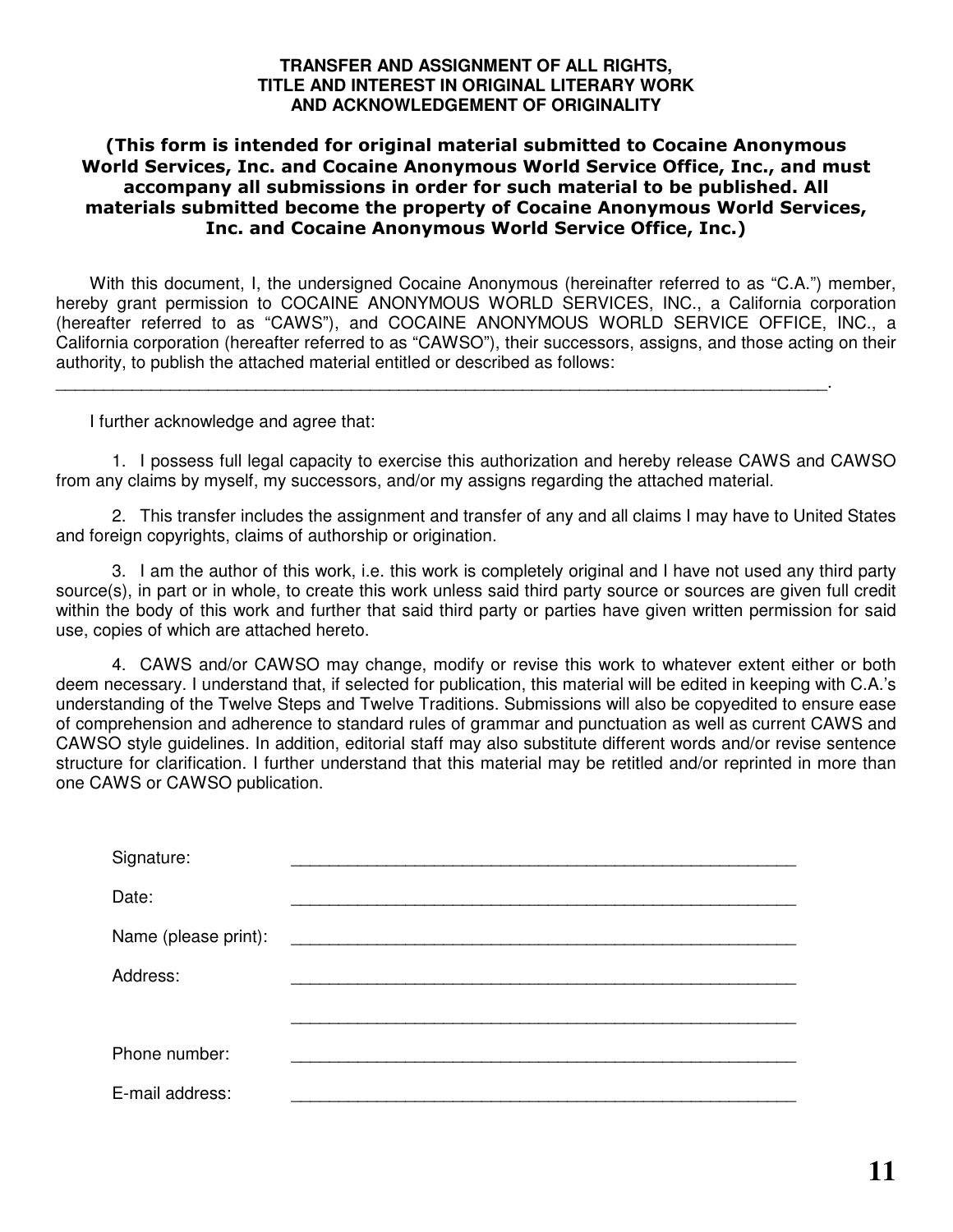|                                | 7 <sup>th</sup> Tradition July-September 2008     |                     |
|--------------------------------|---------------------------------------------------|---------------------|
| Category or<br>Location        | Donor Name/City                                   | <b>Total</b>        |
| <b>Anonymous</b>               | Anonymous                                         | \$63.37             |
| <b>CANADA</b>                  |                                                   |                     |
| <b>Manitoba</b>                | Manitoba Area Convention                          | \$347.64            |
| <b>INTERNATIONAL</b>           |                                                   |                     |
| World                          |                                                   | \$5,314.00          |
| <b>Contribution</b>            |                                                   |                     |
| <b>UK</b>                      | <b>CAUK</b>                                       | \$21,826.95         |
| <b>UNITED</b><br><b>STATES</b> |                                                   |                     |
| Arizona                        | Sun Valley Intergroup                             | \$900.00            |
| <b>Arkansas</b>                | Arkansas Area C.A.                                | \$100.00            |
| <b>Southern</b>                | A Whole Lot of Addicts                            | \$10.00             |
| & Central                      | Anonymous - Los Angeles                           | \$300.00            |
| California                     | C.A. of Santa Cruz                                | \$202.00            |
|                                | <b>CALA Convention Committee</b>                  | \$28.48             |
|                                | <b>CALA Long Beach Compton</b><br><b>District</b> | \$428.32            |
|                                | <b>CALA South Central District</b><br>H&I         | \$9.85              |
|                                | CALA Westside/Hollywood<br><b>District</b>        | \$50.00             |
|                                | Campvention '08                                   | \$200.00            |
|                                | Central California C.A.                           | \$225.00            |
|                                | Come Alive Birthday Donation                      | \$98.00             |
|                                | Eastside Early Bird Attitude<br>Adjustment        | \$25.00             |
|                                | <b>OCCA</b>                                       | \$1,000.00          |
|                                | One Step At A Time                                | \$66.00             |
|                                | Recovery in the Desert                            | \$39.00             |
|                                | S.G.P.V.C.A.                                      | \$436.12            |
|                                | San Diego C.A.                                    | \$700.00            |
|                                | <b>SFVCA</b>                                      | \$500.00<br>\$25.00 |
|                                | <b>Sunday Night Madness</b><br><b>WIECA</b>       | \$50.00             |
|                                | <b>WSOB</b>                                       | \$50.00             |
| Northern Cali.                 | Northbay Service Group                            | \$22.50             |
| Colorado                       | C.A. Area of Colorado                             | \$525.00            |
|                                | C.A. of Colorado - Southern<br><b>District</b>    | \$26.00             |
|                                | C.A. of Colorado Inc.                             | \$1,385.23          |
|                                | Nirvana                                           | \$150.35            |
|                                | The Promises Meeting                              | \$90.00             |
| Georgia                        | <b>Monday Night Cocanuts</b>                      | \$106.39            |
|                                | Spiritual Awakenings Group                        | \$187.47            |

| 7 <sup>th</sup> Tradition July-September 2008 |                                             |              |  |  |  |
|-----------------------------------------------|---------------------------------------------|--------------|--|--|--|
| Category or                                   |                                             |              |  |  |  |
| Location                                      | Donor Name/City                             | <b>Total</b> |  |  |  |
| <b>Illinois</b>                               | <b>Awareness Group</b>                      | \$92.58      |  |  |  |
|                                               | Illinois Area of C.A.                       | \$3,900.00   |  |  |  |
|                                               | <b>Illinois Fundraiser for CAWS</b><br>2010 | \$1,000.00   |  |  |  |
|                                               | Northwest Suburban District                 | \$797.24     |  |  |  |
|                                               | South & West District                       | \$415.20     |  |  |  |
|                                               | <b>Straight Grateful</b>                    | \$187.52     |  |  |  |
| <b>Kansas</b>                                 | New Found Life C.A.                         | \$150.00     |  |  |  |
|                                               | <b>Massachusetts Massachusetts Area</b>     | \$50.00      |  |  |  |
| Michigan                                      | Living in the Solution                      | \$30.00      |  |  |  |
|                                               | <b>Saturday Morning Alive</b>               | \$17.56      |  |  |  |
| <b>Minnesota</b>                              | Monday Night New<br>Beginnings              | \$30.00      |  |  |  |
| <b>Missouri</b>                               | Courage to Change                           | \$14.92      |  |  |  |
|                                               | End of the Line                             | \$50.00      |  |  |  |
|                                               | It's All Good                               | \$5.00       |  |  |  |
| <b>Nebraska</b>                               | Nebraska Area                               | \$263.23     |  |  |  |
| <b>Nevada</b>                                 | Northern Nevada Area                        | \$2,800.00   |  |  |  |
| <b>New York</b>                               | Brooklyn C.A.                               | \$15.00      |  |  |  |
| Ohio                                          | <b>District of Columbus</b>                 | \$150.00     |  |  |  |
| <b>Oklahoma</b>                               | Oklahoma C.A.                               | \$150.00     |  |  |  |
|                                               | Southern OK District                        | \$75.00      |  |  |  |
| <b>PA/NJ/DEL</b>                              | PA/NJ/DE Area                               | \$75.00      |  |  |  |
| Pennsylvania                                  | Anonymous - Philadelphia                    | \$48.00      |  |  |  |
|                                               | South Carolina Common Solutions Group       | \$105.00     |  |  |  |
| <b>Tennessee</b>                              | Nashville District of C.A.                  | \$50.00      |  |  |  |
|                                               | Tennessee Area                              | \$700.00     |  |  |  |
| <b>Texas</b>                                  | South Central Texas Area                    | \$500.00     |  |  |  |
|                                               | Texas Area                                  | \$17.29      |  |  |  |
| Washington                                    | Blade Runners                               | \$90.00      |  |  |  |
|                                               | <b>Carpet Cruisers</b>                      | \$40.00      |  |  |  |
|                                               | District 1                                  | \$184.20     |  |  |  |
|                                               | Drop the Rock                               | \$45.00      |  |  |  |
|                                               | Keeping it Real                             | \$17.54      |  |  |  |
| Wisconsin                                     | Razor's Edge                                | \$111.00     |  |  |  |
|                                               | Fri Nite Uncolas                            | \$75.00      |  |  |  |
|                                               | <b>Wisconsin Campvention</b>                | \$627.49     |  |  |  |
| <b>Total</b>                                  |                                             | \$48,366.44  |  |  |  |

*Have questions about how to handle your group's 7th Tradition? See the 7 th Tradition pamphlet and the Financial Guidelines for Groups, Districts and Areas (both of which are available at www.ca.org), or contact your Regional Trustee*.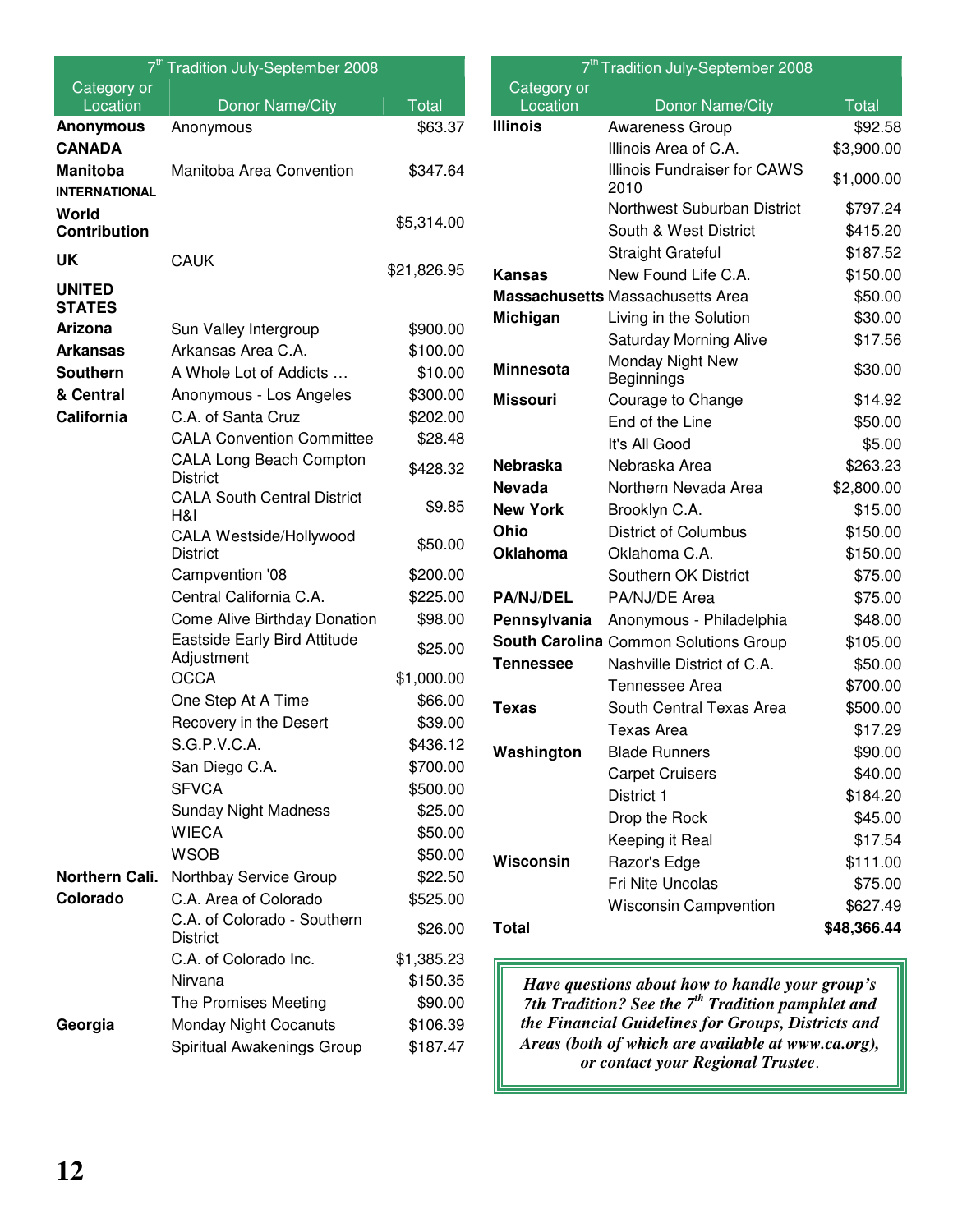## **World Service Contribution Program**

Cocaine Anonymous World Services depends on the financial support provided by individual members, groups, committees, Districts and Areas. We use your contributions as efficiently as possible, to maximize the services we are able to provide to addicts throughout the world. When you participate in the World Service Contribution Program, you ensure that we are able to serve the needs of those in our Fellowship, and reach even more with our message of Hope, Faith and Courage. And because your Contribution Program gifts are conveniently transferred by your bank from your checking account, savings account, debit card, or credit card account directly to the World Service Office, your contributions go farther than ever before. The C.A. World Service Contribution Program is safe, secure and confidential. You have complete control of the process, because you specify the amount of your contributions, and when they are made. You can always increase, decrease or suspend your participation at any time by writing the World Service Office. And your contributions may be tax deductible (consult your tax advisor). To help the C.A. World Service Office meet the needs of members, groups, areas and addicts still suffering, please fill out the authorization form on the next page, attach a voided check or deposit slip (if necessary), and mail everything to the address shown. Thank you for your support.

|                                                                                                                                      | <b>AUTHORIZATION FOR DIRECT PAYMENT (ACH DEBITS)</b> |                                                                                                                                                                                                                                |
|--------------------------------------------------------------------------------------------------------------------------------------|------------------------------------------------------|--------------------------------------------------------------------------------------------------------------------------------------------------------------------------------------------------------------------------------|
|                                                                                                                                      |                                                      | YES! As a member of C.A., I want to participate in the C.A. World Service Contribution Program to help keep C.A. World Services going strong!                                                                                  |
| Cocaine Anonymous World Service Office<br>3740 Overland Avenue, Suite C<br>Los Angeles, CA 90034<br>$(310)$ 559-5833<br>cawso@ca.org |                                                      |                                                                                                                                                                                                                                |
| to initiate variable entries to my account described below:                                                                          |                                                      | As part of my 7th Tradition contributions to Cocaine Anonymous World Service Office, I authorize Cocaine Anonymous World Service Office (CAWSO),                                                                               |
| Type of Account: $\Box$ Credit Card $\Box$ Debit Card $\Box$ Savings                                                                 |                                                      |                                                                                                                                                                                                                                |
|                                                                                                                                      |                                                      |                                                                                                                                                                                                                                |
|                                                                                                                                      |                                                      |                                                                                                                                                                                                                                |
|                                                                                                                                      |                                                      |                                                                                                                                                                                                                                |
|                                                                                                                                      |                                                      | Financial Institution's Address/Branch: The Contract of the Contract of the Contract of the Contract of the Contract of the Contract of the Contract of the Contract of the Contract of the Contract of the Contract of the Co |
| If using a savings account, please include a deposit slip.                                                                           |                                                      |                                                                                                                                                                                                                                |
| <b>PAYMENT DETAILS:</b>                                                                                                              |                                                      |                                                                                                                                                                                                                                |
| Amount in U.S. Dollars: $\$$ Dete of first payment: $\square$ 1 <sup>st</sup> of month $\square$ 15 <sup>th</sup> of month           |                                                      |                                                                                                                                                                                                                                |
| PAYMENT FREQUENCY:                                                                                                                   |                                                      |                                                                                                                                                                                                                                |
| $\Box$ Monthly $\Box$ Annually $\Box$ One-time basis Effective date: $\Box$ / / (MM/DD/YYYY)                                         |                                                      |                                                                                                                                                                                                                                |
| afford CAWSO a reasonable opportunity to act on it.                                                                                  |                                                      | This authority is to remain in full force and effect until CAWSO has received written notification from me of its termination in such time and manner as to                                                                    |
| Name: _________                                                                                                                      | (Please print name as it appears on the account)     |                                                                                                                                                                                                                                |
|                                                                                                                                      |                                                      |                                                                                                                                                                                                                                |
|                                                                                                                                      |                                                      |                                                                                                                                                                                                                                |
|                                                                                                                                      |                                                      |                                                                                                                                                                                                                                |
|                                                                                                                                      |                                                      |                                                                                                                                                                                                                                |
|                                                                                                                                      |                                                      | Zip/Postal Code: Communication Contract Contract Contract Contract Contract Contract Code: Contract Code: Contract Code Contract Contract Code: Contract Code: Code: Code: Code: Code: Code: Code: Code: Code: Code: Code: Cod |
|                                                                                                                                      |                                                      | PLEASE MAKE A COPY OF THIS COMPLETED FORM FOR YOUR RECORDS<br>(The complete World Service Contribution Program brochure, which includes this form, is available for download at www.ca.org/contribute.html)                    |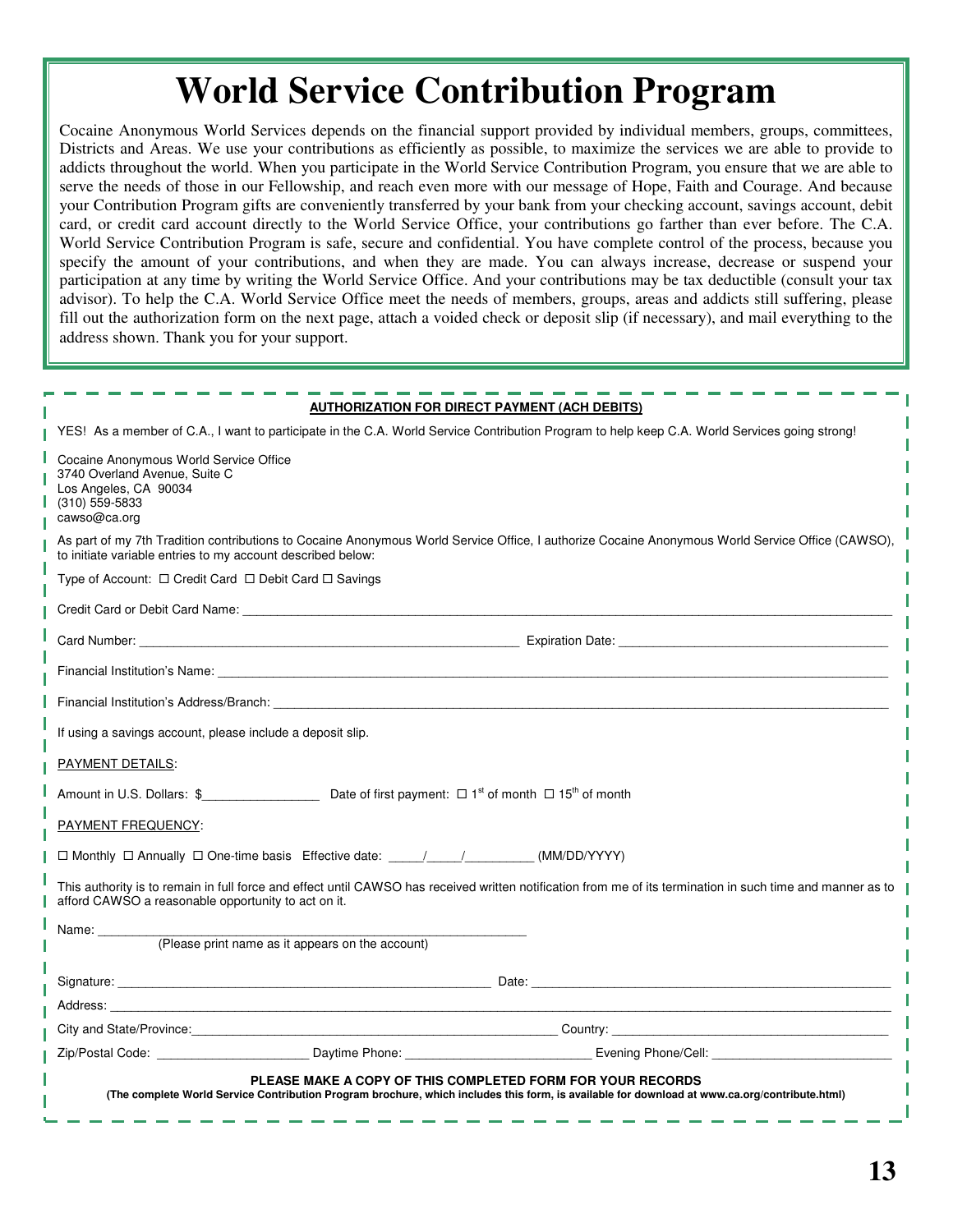### **From the Recipient of an Inmate Book**

**By Chaim G. Clinton Correctional Facility Dannemora, New York, USA**

I awoke in the fetal position, wedged in the corner between my couch and the radiator. The place was trashed! Books, records, papers and food on the floor, furniture out of position, drawers open, pictures tilted. I left the room and found a similar scenario throughout the apartment. I searched for the phone by following the wire from the wall jack and called a guy I'd met in AA. I said, "I've been robbed, everything's been tossed!" He responded, "Calm down. I'll stay on the line. Get a pen and paper to make a list of what's missing." I checked the high-tech stuff first: TV, stereo, VCR, CD player, clock radio, cordless phone, answering machine. They were all still in place, give or take a few inches. All my musical instruments, even the microwave, crock pot and coffee machine were still there. I went back to the phone and said, "I can't find anything missing, although it's messy. Even my drug paraphernalia (pipes, torch, scraper, etc.) is here." "Check the door locks and windows," he suggested. I was on the sixth floor, with no fire escape. "The doors are locked, windows closed, shades down, drapes closed over the shades." "Sit down," he said. "You did it!" I was shocked. "What, are you nuts?" "Did you just wake up?" "Yeah." "What day is it?" "Tuesday." "No, it's Thursday. Man, you blacked out. Stay put. I'm coming to take you to a meeting."

Believe me, I've never been so scared or ready to go to a meeting. Yet, while I waited, I did 'carpet patrol' and looked for resin to scrape. Too quickly, my sober friend arrived, and we left. We went to a meeting on his list that he had not been to before. We parked and saw people standing outside smoking, coffee cups in hand, at the top of a basement staircase. "Looking for the meeting?" a man inquired. "Oh yeah." He introduced himself, welcomed us and walked us inside.

The meeting looked like it should: 12-Step posters, literature, coffee, but with younger people and when I re-read the sign it said C.A.! I asked someone what it stood for and they said "Cocaine Anonymous." I froze, looked up at the ceiling and said, "God, you've got a twisted sense of humor—I'm home!"

Since that day, I haven't copped, drank or watched porn. I had a sponsor who I actually called. I made sure I had a dollar to donate at the meeting, even if I had to pick up 20 cans. It was one and a half years until my arrest; I'm here for three "straight & sober" and looking for a by-mail sponsor. I donated the green book [*Hope, Faith & Courage Volume II*] to the inmate library. Bless you!

*[Editor's note: If you're interested in working with Chaim as his sponsor via mail, please contact newsgram@ca.org. For more information on how the World Service Office makes our literature available to inmates, see "It's All in a Day's Work" on page 1 of the 3 rd quarter 2008 NewsGram, available online at http://www.ca.org/newsgram.html. To donate and help keep books going to inmates, see the World Service Contribution form on page 13 of this issue.]*



Hope, Faith & Courage Volume II includes 25 new stories from members throughout the U.S., Canada and Europe sharing their recovery from addiction to cocaine and a broad spectrum of other mind-altering substances. It also contains an updated selection of 12 pieces of literature and a complete meeting format. Order yours today!

> Hard cover - single copy \$14.95 Soft cover - single copy \$9.95 Soft cover  $-$  case of 28 \$240.30

(Case price includes shipping within U.S.; contact WSO for shipping cost outside U.S.)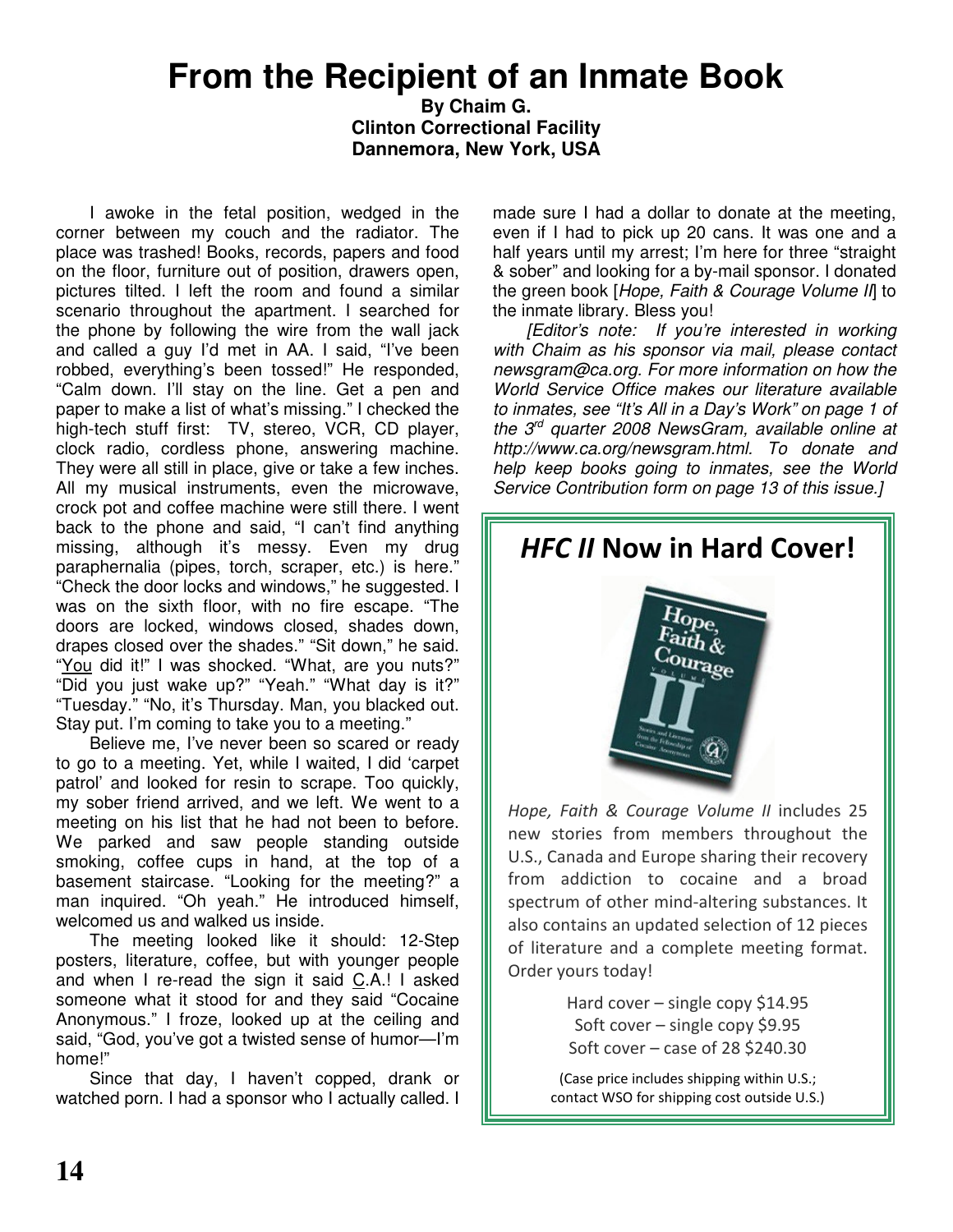### Calendar of Events (continued on page 16)

#### January 16-18, 2009

#### 22nd Cocaine Anonymous Quebec Area **Bilingual Convention**

#### **Discover Your Universe LOCATION:**

Holiday Inn Montreal-Midtown 420, Sherbrooke St. West Montreal, Quebec, Canada  $(514) 527 - 0657$ 

#### **CONTACTS:**

Francois D., Convention Chair (514) 253-6896 Yves W., Outreach (514) 252-5396

Real C., Treasurer/Registration (514) 249-0242

#### **February 6-8, 2009**

#### 2009 Oregon & SW Washington Area **Convention**

#### **Living Proof: We Can Recover LOCATION:**

Red Lion Hotel Vancouver At The Quay 100 Columbia Street Vancouver, WA 98660  $(360)$  694-8341

#### **CONTACTS:**

Thor K., Convention Chair, convention@caorwa.org

Bill H., webservant@caorwa.org

#### **February 6-8, 2009**

#### 13th Annual C.A. of Wisconsin Area Convention

#### **Embrace The Journey LOCATION:**

Ambassador Inn At Marquette 2301 W. Wisconsin Avenue Milwaukee, WI 53223  $(414)$  342-8400

#### **CONTACTS:**

Ann D., CAWAC Co-Chair (414) 315-0287 Sage S., Registration Chair (414) 526-0980 Kathy N., Outreach Chair (414) 313-5158

#### February 27-March 1, 2009

#### **Illinois Area Unity Convention**

#### **Walk the Line in 2009 LOCATION:**

The Westin Chicago North Shore 601 North Milwaukee Avenue Wheeling, Illinois  $(847)$  777-6559

#### **CONTACTS:**

Charlene B., Convention Chair (708) 870-6154 Robert H., Registration Chair (847) 757-7188

#### **March 20-22, 2009**

#### **19th Annual Tri-State Convention Had To Have It! in OH-MICH-IANA**

Ohio, Michigan, Indiana **LOCATION:** Holiday Inn North

7007 North High St. Worthington, Ohio 43085 1-800-HOLIDAY

#### **CONTACTS:**

Patrice F., Convention Chair (614) 886-5185 Chris M., Programming (614) 704-3379

Spencer B., Hotel Liaison (614) 203-7158

#### March 27-29, 2009

#### 5th Annual Oklahoma State Convention **What We Could Never Do Alone**

#### **LOCATION:**

Hilton Garden Inn 801 S. Meridian Oklahoma City, OK (405) 942-1200 **CONTACTS:** 

Barry H., Convention Chair (405) 209-4887 Cyd T., Registration (405) 326-9726 Cindy S., Hotel Liaison (405) 201-6125 Mike L., Outreach/ Information (405) 243-8412

#### March 27-29, 2009

#### **2009 NNVCA Convention**

#### **Highroad to a New Freedom**

Northern Nevada Area

#### **LOCATION:**

Horizon Casino Resort 50 Highway 50 Stateline, NV 89449  $(800)$  648-3322

#### **CONTACTS:**

Dan D., Treasurer (775) 232-5323

Virgle S., Convention Committee Chair (530) 314-3687

Miranda P., Hotel Liaison (530) 545-9618

Roy R., Program Chair (530) 314-3363

Get Your Local Event Listed! You can use the form at http://www.ca.org/event\_form.html to get your event listed both on the web and in the NewsGram. You can also notify us by mail to NewsGram, c/o CAWSO, 3740 Overland Ave., Suite C, Los Angeles, CA 90034, by e-mail to newsgram@ca.org, or by fax to 310-559-2554, Attn: NewsGram.